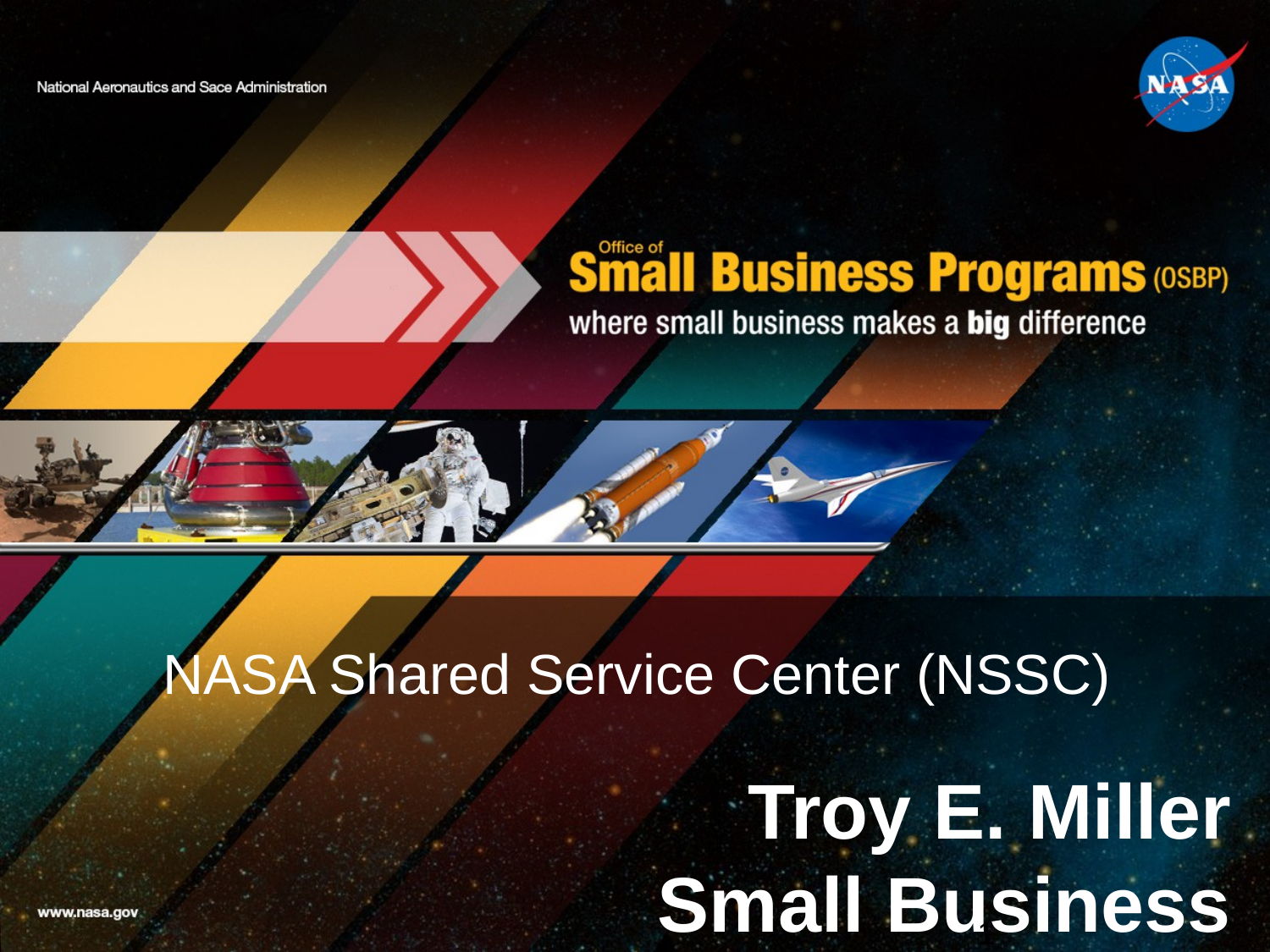#### **NSSC March FY19 Prime Goals vs. Actual Percentages**

Data generated April 4, 2019 from FPDS-NG

| <b>CATEGORY</b>       | <b>DOLLARS</b> |
|-----------------------|----------------|
| <b>TOTAL DOLLARS</b>  | \$297,494,949  |
| <b>SMALL BUSINESS</b> | \$62,699,819   |
| <b>SDB</b>            | \$18,027,567   |
| <b>WOSB</b>           | \$14,778,418   |
| <b>HUBZone</b>        | \$3,223,518    |
| <b>SDVOSB</b>         | \$18,092,741   |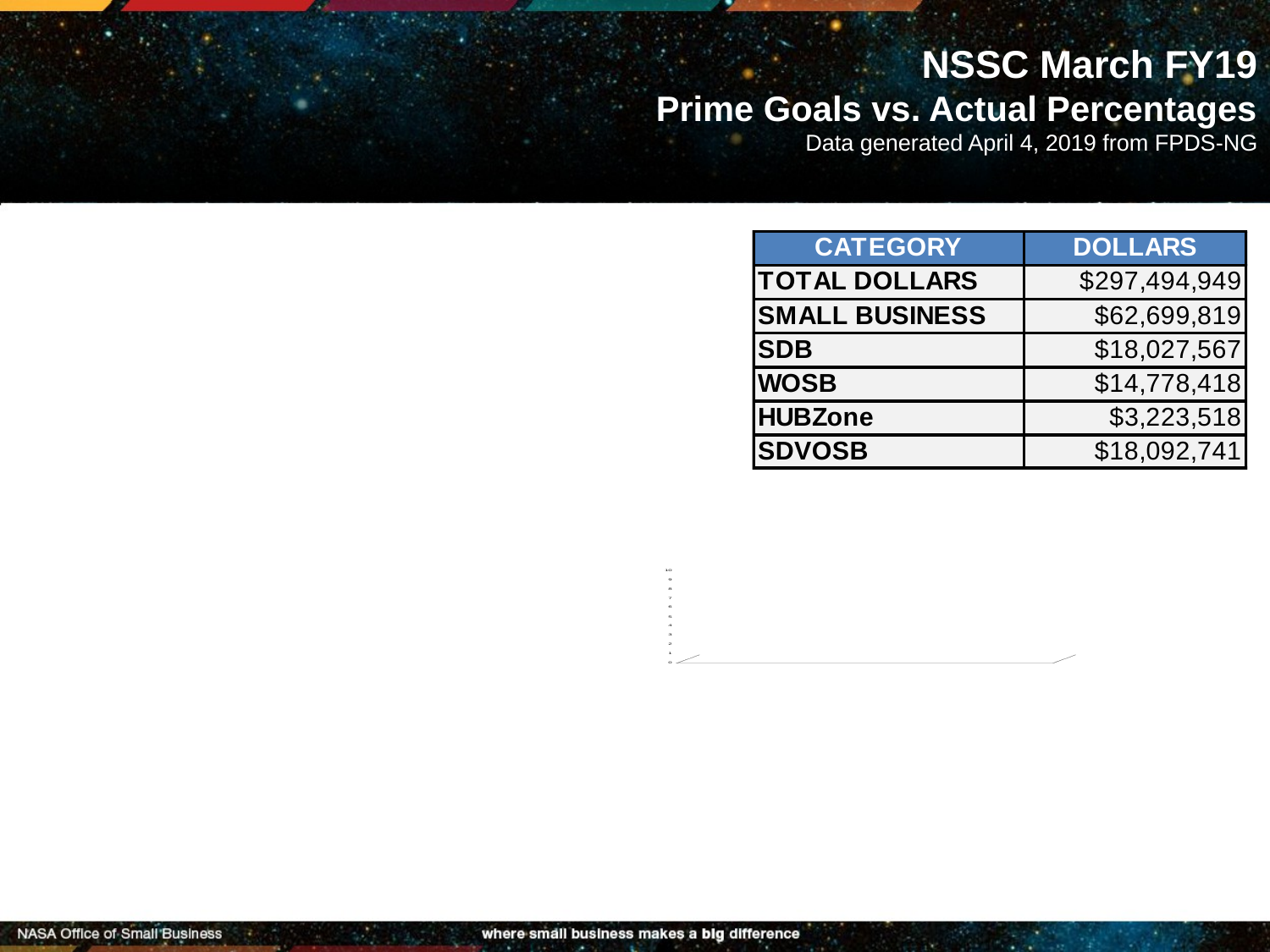# **NSSC FY18 Acquisition Forecast**

| <b>NAICS</b><br><b>CODE</b> | REQ.            | <b>EST. VALUE QTR</b>         |                | <b>FY</b> | <b>SOCIO</b><br><b>ECONOMIC</b><br><b>PREFERENCE</b> | $\overline{\text{COMP}}$ | <b>DESCRIPTION</b>                               |
|-----------------------------|-----------------|-------------------------------|----------------|-----------|------------------------------------------------------|--------------------------|--------------------------------------------------|
| 541511                      | <b>SERVICES</b> | $$1M - $5M$                   | $\overline{3}$ | 19        | HUBZone<br>Set-aside                                 | <b>YES</b>               | Symantec License &<br>Maintenance                |
|                             | 541511 SERVICES | <b>TDB</b>                    | 3              | 19        | TBD                                                  | <b>YES</b>               | Veritas SW Licenses &<br>Maintenance             |
|                             |                 | 541511 SERVICES \$250K - \$1M | 3              | 19        | TBD                                                  | <b>TDB</b>               | Raid Software License<br>& Maintenance           |
|                             |                 | 541511 SERVICES \$250K - \$1M | 3              | 19        | <b>NONE</b>                                          | NO <sub>1</sub>          | LiverMore SW License<br>& Maintenance            |
| 541511                      | <b>SERVICES</b> | <b>TDB</b>                    | $\overline{3}$ | 19        | TBD                                                  | <b>YES</b>               | FEI SW Licenses &<br>Maintenance                 |
|                             |                 | 541511 SERVICES \$250K - \$1M | 3              | 19        | <b>NONE</b>                                          | <b>NO</b>                | Bentley SW License<br>and Maintenance            |
|                             |                 | 541511 SERVICES \$250K - \$1M | 3              | 19        | <b>TBD</b>                                           | <b>TDB</b>               | Solar Winds Software<br>License &<br>Maintenance |
|                             |                 | 541511 SERVICES \$250K - \$1M | 3              | 19        | <b>NONE</b>                                          | NO.                      | Plateau Annual<br>Maintenance                    |
| 541511                      |                 | SERVICES $$250K - $1M$        | 3              | 19        | <b>TBD</b>                                           | <b>TDB</b>               | Avizo Software License<br>& Maintenance          |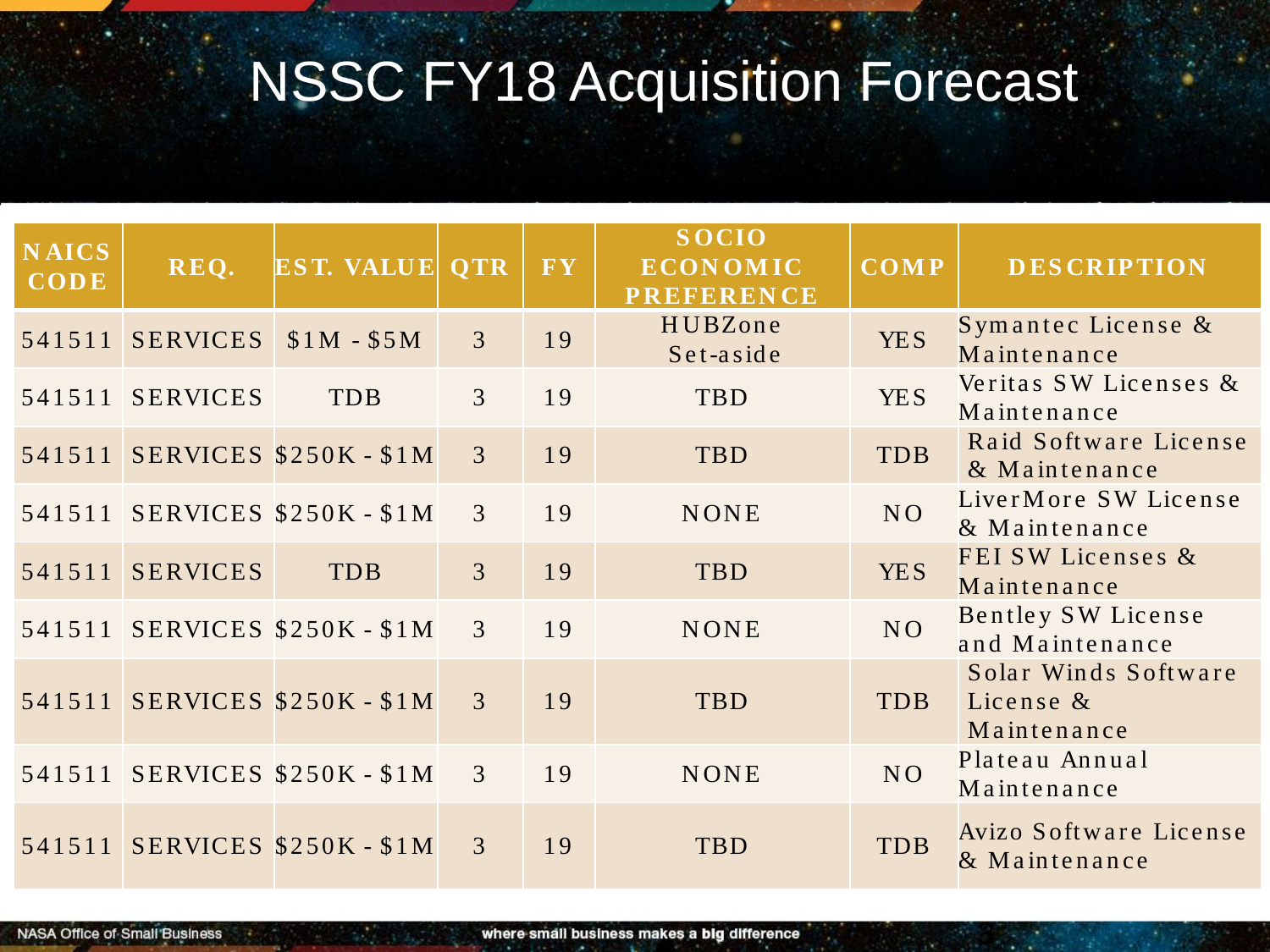## NSSC FY18 Acquisition Forecast, cont'd

| <b>NAICS</b><br><b>CODE</b> | REQ.            | EST.<br><b>VALUE</b> | <b>QTR</b>     | FY | <b>SOCIO</b><br><b>ECONOMIC</b><br><b>PREFERENCE</b> | <b>COMP</b> | <b>DESCRIPTION</b>                                       |
|-----------------------------|-----------------|----------------------|----------------|----|------------------------------------------------------|-------------|----------------------------------------------------------|
|                             | 541511 SERVICES | $$250K -$<br>\$1M    | $\overline{3}$ | 19 | <b>NONE</b>                                          | NO          | The Portland Group<br>(PGI)License and<br>Maintenance    |
|                             | 541511 SERVICES | $$250K -$<br>\$1M    | $\overline{4}$ | 19 | <b>NONE</b>                                          | NO.         | a.i. solutions Inc. License<br>& Maintenance             |
|                             | 541511 SERVICES | $$250K -$<br>\$1M    | $\overline{4}$ | 19 | <b>TBD</b>                                           | <b>TDB</b>  | Seimens SW License &<br>Maintenance                      |
|                             | 541511 SERVICES | $$250K -$<br>\$1M    | $\overline{4}$ | 19 | <b>TBD</b>                                           | <b>TDB</b>  | Space Claim SW License<br>and Maintenance                |
|                             | 541511 SERVICES | $$250K -$<br>\$1M    | $\overline{4}$ | 19 | <b>TBD</b>                                           | <b>TDB</b>  | Centrify SW License &<br>Maintenance                     |
|                             | 541511 SERVICES | $$250K -$<br>\$1M    | $\overline{4}$ | 19 | <b>TBD</b>                                           | <b>TDB</b>  | Statistical SW License and<br>Maintenance                |
|                             | 541511 SERVICES | $$250K -$<br>\$1M    | $\overline{4}$ | 19 | <b>TBD</b>                                           | <b>TDB</b>  | OS Comet Software<br>License & Maintenance               |
|                             | 541511 SERVICES | $$250K -$<br>\$1M    | $\overline{4}$ | 19 | <b>TBD</b>                                           | <b>TDB</b>  | Phoenix Integration<br>Software License &<br>Maintenance |
|                             | 541511 SERVICES | $$250K -$<br>\$1M    | $\overline{4}$ | 19 | <b>NONE</b>                                          | NO.         | Abaqus Software License<br>& Maintenance                 |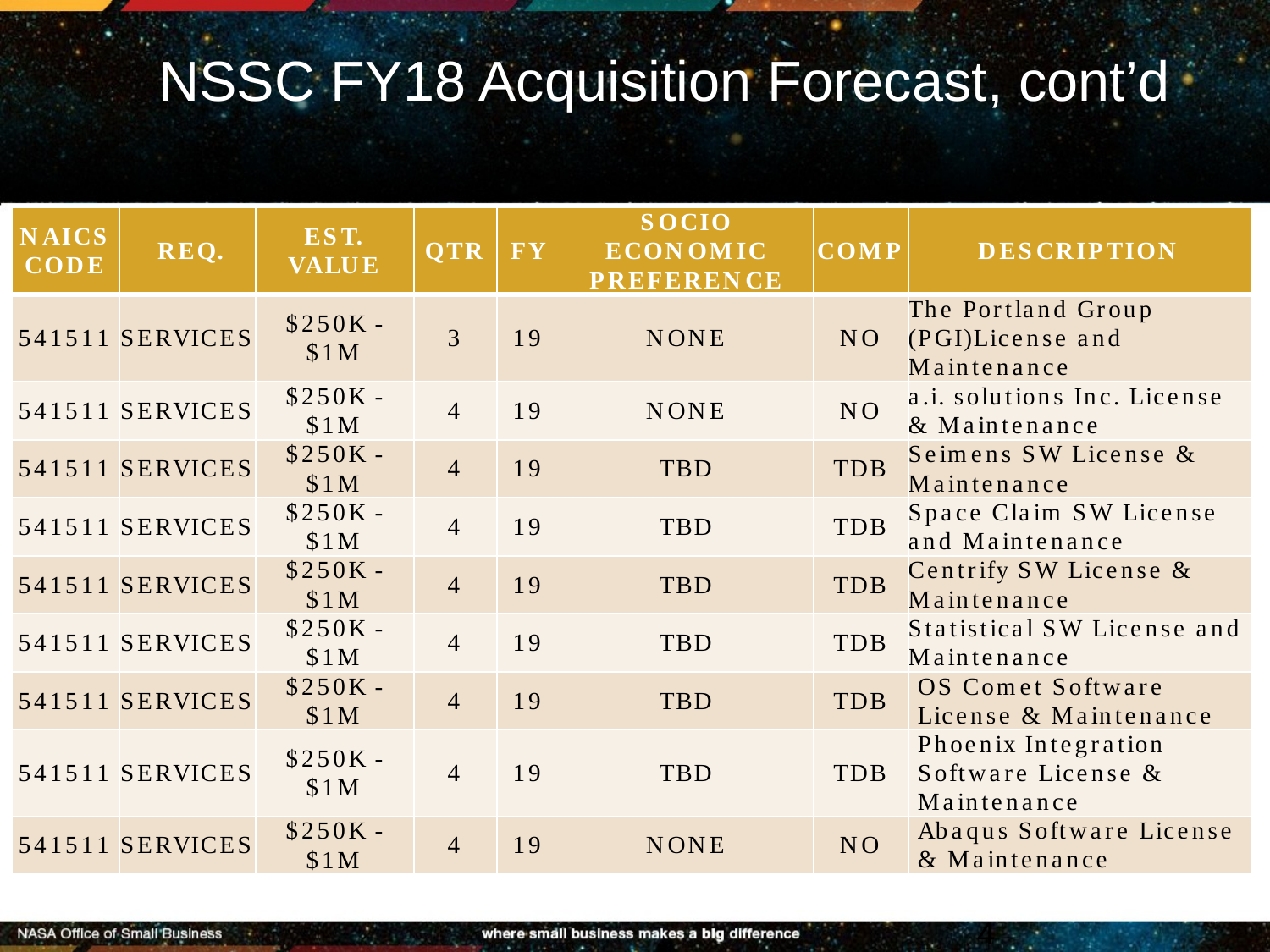### NSSC FY19 Acquisition Forecast

#### **NASA Integrated Communication Services (NICS) Re-compete**

**Description of Services:** The primary purpose of the NICS contract is to transform, manage and operate and end-to-end seamless communications network and infrastructure that encompasses both NISN Wide-Area Networks (WAN) and Center Local Area Network (LAN) services at NASA centers and associated component facilities. These services include:

• Mission and corporate wide area networks and local area networks

5

• Collaboration tools (video and audio)

• Center services, e.g., cable plant, emergency warning and public address systems, radio and phone systems

#### **Contract #:** NNM11AA04C

**Period of Performance:** June 1, 2011 – May 31, 2021<br>MASA Office of Small Business<br>Where small business makes a big difference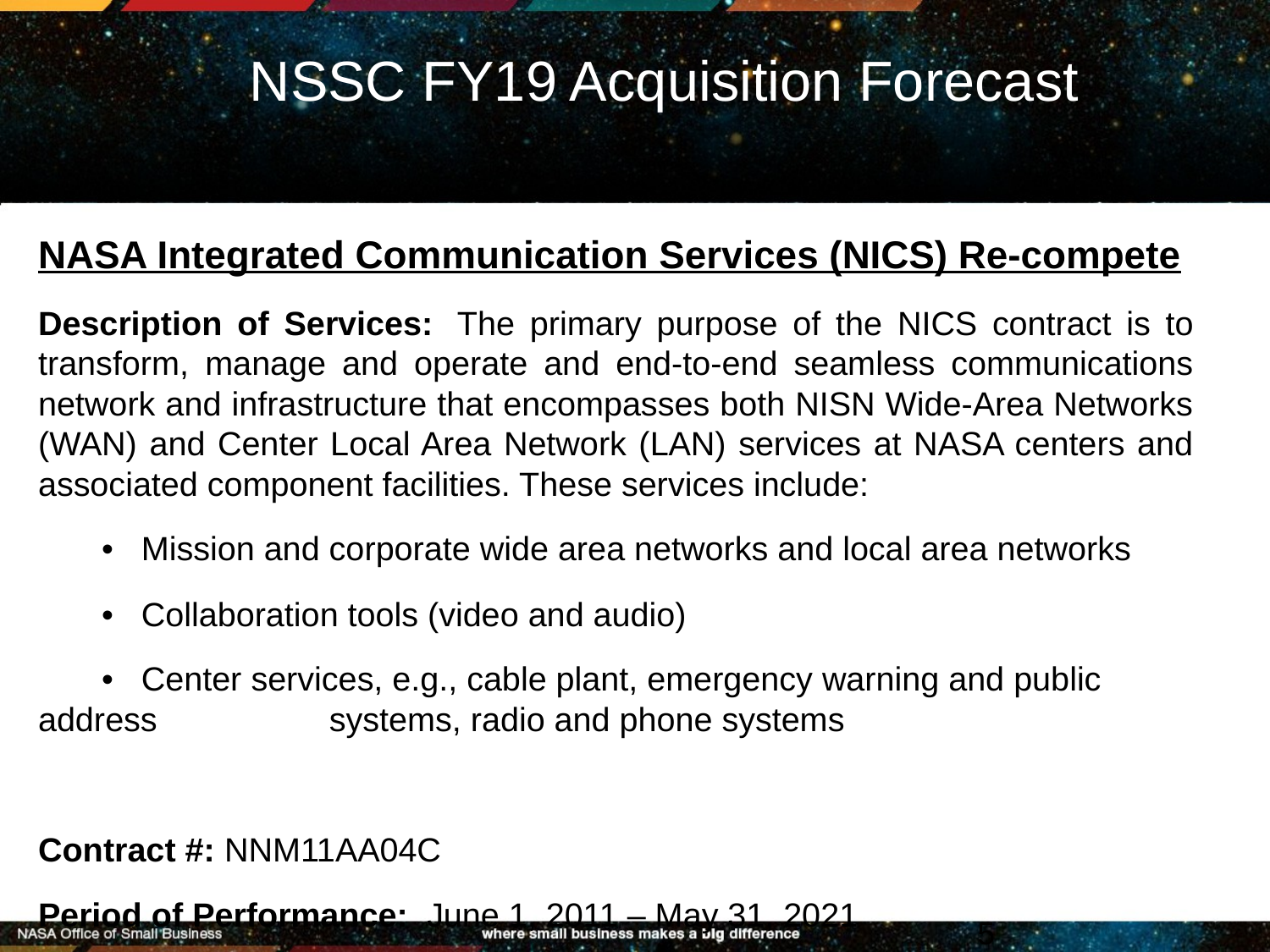### FOIA Requests

Performance work statements are requested electronically at:

### **http://socialforms.nasa.gov/foia**

### **NSSC Point of Contact**

NASA Shared Services Center (NSSC)

### FOIA Officer

**NASA Office of Small Business** 

6